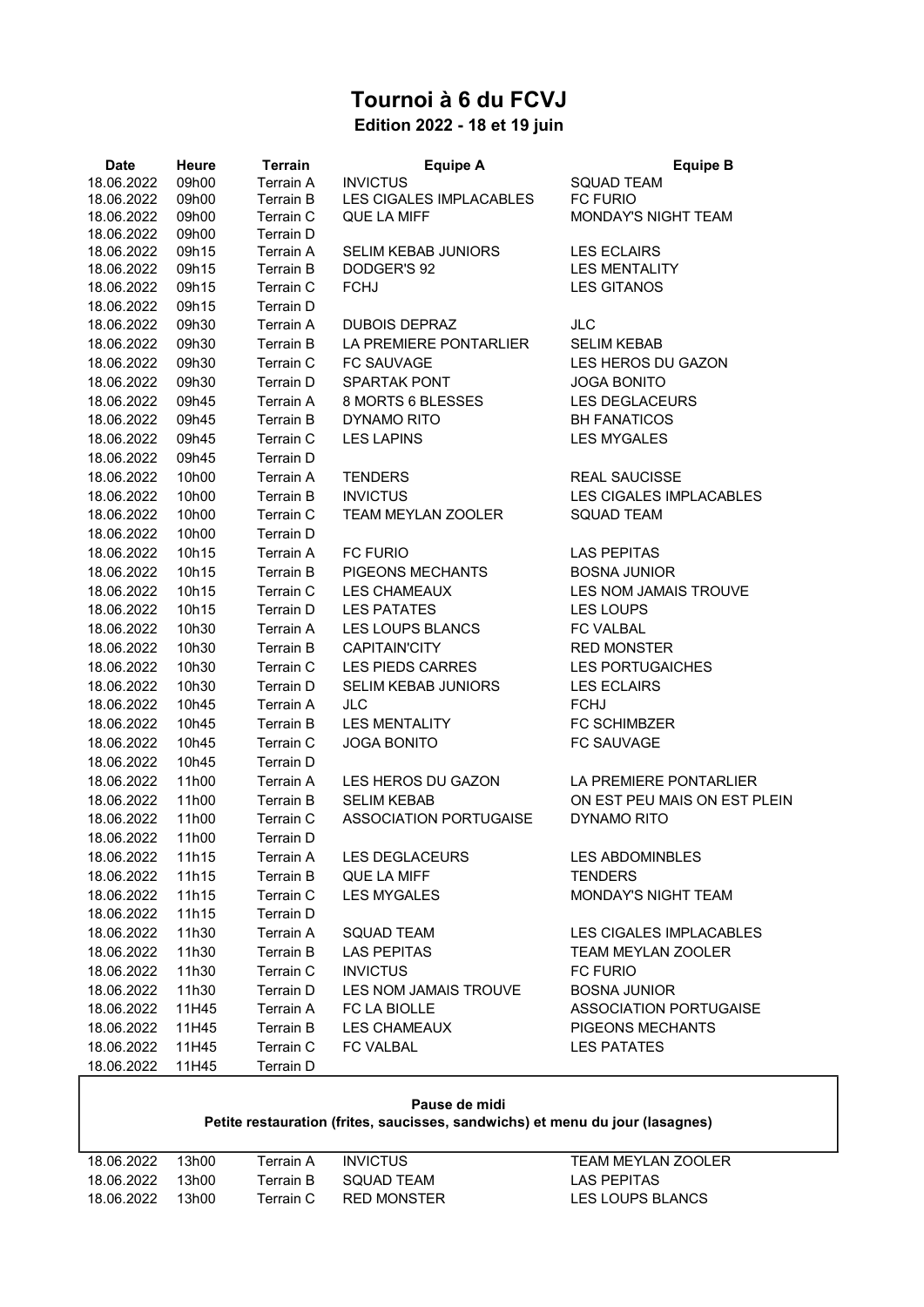| 18.06.2022 | 13h00 | Terrain D | <b>LES PORTUGAICHES</b>                         | CAPITAIN'CITY                 |
|------------|-------|-----------|-------------------------------------------------|-------------------------------|
| 18.06.2022 | 13h15 | Terrain A | <b>LES LOUPS</b>                                | <b>LES PIEDS CARRES</b>       |
| 18.06.2022 | 13h15 | Terrain B | SELIM KEBAB JUNIORS                             | <b>LES ECLAIRS</b>            |
| 18.06.2022 | 13h15 | Terrain C | <b>FC SCHIMBZER</b>                             | <b>LES GITANOS</b>            |
| 18.06.2022 | 13h15 | Terrain D | DODGER'S 92                                     | JL C                          |
| 18.06.2022 | 13h30 | Terrain A | <b>FCHJ</b>                                     | <b>DUBOIS DEPRAZ</b>          |
| 18.06.2022 | 13h30 | Terrain B | ON EST PEU MAIS ON EST PLEIN LES HEROS DU GAZON |                               |
| 18.06.2022 | 13h30 | Terrain C | LA PREMIERE PONTARLIER                          | <b>JOGA BONITO</b>            |
| 18.06.2022 | 13h30 | Terrain D | FC SAUVAGE                                      | <b>SPARTAK PONT</b>           |
| 18.06.2022 | 13h45 | Terrain A | LES ABDOMINBLES                                 | <b>BH FANATICOS</b>           |
| 18.06.2022 | 13h45 | Terrain B | 8 MORTS 6 BLESSES                               | <b>ASSOCIATION PORTUGAISE</b> |
| 18.06.2022 | 13h45 | Terrain C | DYNAMO RITO                                     | FC LA BIOLLE                  |
| 18.06.2022 | 13h45 | Terrain D | MONDAY'S NIGHT TEAM                             | <b>REAL SAUCISSE</b>          |
| 18.06.2022 | 14h00 | Terrain A | <b>LES LAPINS</b>                               | QUE LA MIFF                   |
| 18.06.2022 | 14h00 | Terrain B | <b>TENDERS</b>                                  | PREPARE LE BRANCARD           |
| 18.06.2022 | 14h00 | Terrain C | TEAM MEYLAN ZOOLER                              | LES CIGALES IMPLACABLES       |
| 18.06.2022 | 14h00 | Terrain D | <b>LAS PEPITAS</b>                              | <b>INVICTUS</b>               |
| 18.06.2022 | 14h15 | Terrain A | <b>SQUAD TEAM</b>                               | FC FURIO                      |
| 18.06.2022 | 14h15 | Terrain B | LES LOUPS BLANCS                                | <b>LES PATATES</b>            |
| 18.06.2022 | 14h15 | Terrain C |                                                 |                               |
| 18.06.2022 | 14h15 | Terrain D |                                                 |                               |
| 18.06.2022 | 14h30 | Terrain A | <b>RED MONSTER</b>                              | <b>FC VALBAL</b>              |
| 18.06.2022 | 14h30 | Terrain B | LES LOUPS                                       | <b>LES PORTUGAICHES</b>       |
| 18.06.2022 | 14h30 | Terrain C | <b>LES PIEDS CARRES</b>                         | <b>CAPITAIN'CITY</b>          |
| 18.06.2022 | 14h30 | Terrain D | SELIM KEBAB JUNIORS                             | <b>LES ECLAIRS</b>            |
| 18.06.2022 | 14h45 | Terrain A | <b>DUBOIS DEPRAZ</b>                            | DODGER'S 92                   |
| 18.06.2022 | 14h45 | Terrain B | <b>JLC</b>                                      | FC SCHIMBZER                  |
| 18.06.2022 | 14h45 | Terrain C | <b>LES GITANOS</b>                              | <b>LES MENTALITY</b>          |
| 18.06.2022 | 14h45 | Terrain D |                                                 |                               |
| 18.06.2022 | 15h00 | Terrain A | LES HEROS DU GAZON                              | <b>SELIM KEBAB</b>            |
| 18.06.2022 | 15h00 | Terrain B | FC LA BIOLLE                                    | 8 MORTS 6 BLESSES             |
| 18.06.2022 | 15h00 | Terrain C | ASSOCIATION PORTUGAISE                          | <b>LES ABDOMINBLES</b>        |
| 18.06.2022 | 15h00 | Terrain D |                                                 |                               |
| 18.06.2022 | 15h15 | Terrain A | <b>BH FANATICOS</b>                             | <b>LES DEGLACEURS</b>         |
| 18.06.2022 | 15h15 | Terrain B | PREPARE LE BRANCARD                             | <b>LES LAPINS</b>             |
| 18.06.2022 | 15h15 | Terrain C | <b>REAL SAUCISSE</b>                            | <b>LES MYGALES</b>            |
| 18.06.2022 | 15h15 | Terrain D |                                                 |                               |
| 18.06.2022 | 15h30 | Terrain A | LAS PEPITAS                                     | LES CIGALES IMPLACABLES       |
| 18.06.2022 | 15h30 | Terrain B | <b>FC FURIO</b>                                 | TEAM MEYLAN ZOOLER            |
| 18.06.2022 | 15h30 | Terrain C | <b>SQUAD TEAM</b>                               | <b>INVICTUS</b>               |
| 18.06.2022 | 15h30 | Terrain D | <b>BOSNA JUNIOR</b>                             | PIGEONS MECHANTS              |
| 18.06.2022 |       | Terrain A | LES NOM JAMAIS TROUVE                           | LES CHAMEAUX                  |
|            | 15h45 |           | <b>LES PATATES</b>                              | <b>LES PIEDS CARRES</b>       |
| 18.06.2022 | 15h45 | Terrain B | <b>FC VALBAL</b>                                |                               |
| 18.06.2022 | 15h45 | Terrain C |                                                 | <b>LES PORTUGAICHES</b>       |
| 18.06.2022 | 15h45 | Terrain D | LES LOUPS BLANCS                                | <b>CAPITAIN'CITY</b>          |
| 18.06.2022 | 16h00 | Terrain A | <b>RED MONSTER</b>                              | LES LOUPS                     |
| 18.06.2022 | 16h00 | Terrain B | LES CIGALES IMPLACABLES                         | LAS PEPITAS                   |
| 18.06.2022 | 16h00 | Terrain C | <b>FC SCHIMBZER</b>                             | <b>DUBOIS DEPRAZ</b>          |
| 18.06.2022 | 16h00 | Terrain D |                                                 |                               |
| 18.06.2022 | 16h15 | Terrain A | DODGER'S 92                                     | <b>FCHJ</b>                   |
| 18.06.2022 | 16h15 | Terrain B | <b>SELIM KEBAB</b>                              | <b>JOGA BONITO</b>            |
| 18.06.2022 | 16h15 | Terrain C | ON EST PEU MAIS ON EST PLEIN SPARTAK PONT       |                               |
| 18.06.2022 | 16h15 | Terrain D | LA PREMIERE PONTARLIER                          | FC SAUVAGE                    |
| 18.06.2022 | 16h30 | Terrain A | LES ABDOMINBLES                                 | FC LA BIOLLE                  |
| 18.06.2022 | 16h30 | Terrain B | 8 MORTS 6 BLESSES                               | DYNAMO RITO                   |
| 18.06.2022 | 16h30 | Terrain C | <b>LES MYGALES</b>                              | QUE LA MIFF                   |
| 18.06.2022 | 16h30 | Terrain D |                                                 |                               |
| 18.06.2022 | 16h45 | Terrain A | MONDAY'S NIGHT TEAM                             | PREPARE LE BRANCARD           |
| 18.06.2022 | 16h45 | Terrain B | <b>LES LAPINS</b>                               | <b>TENDERS</b>                |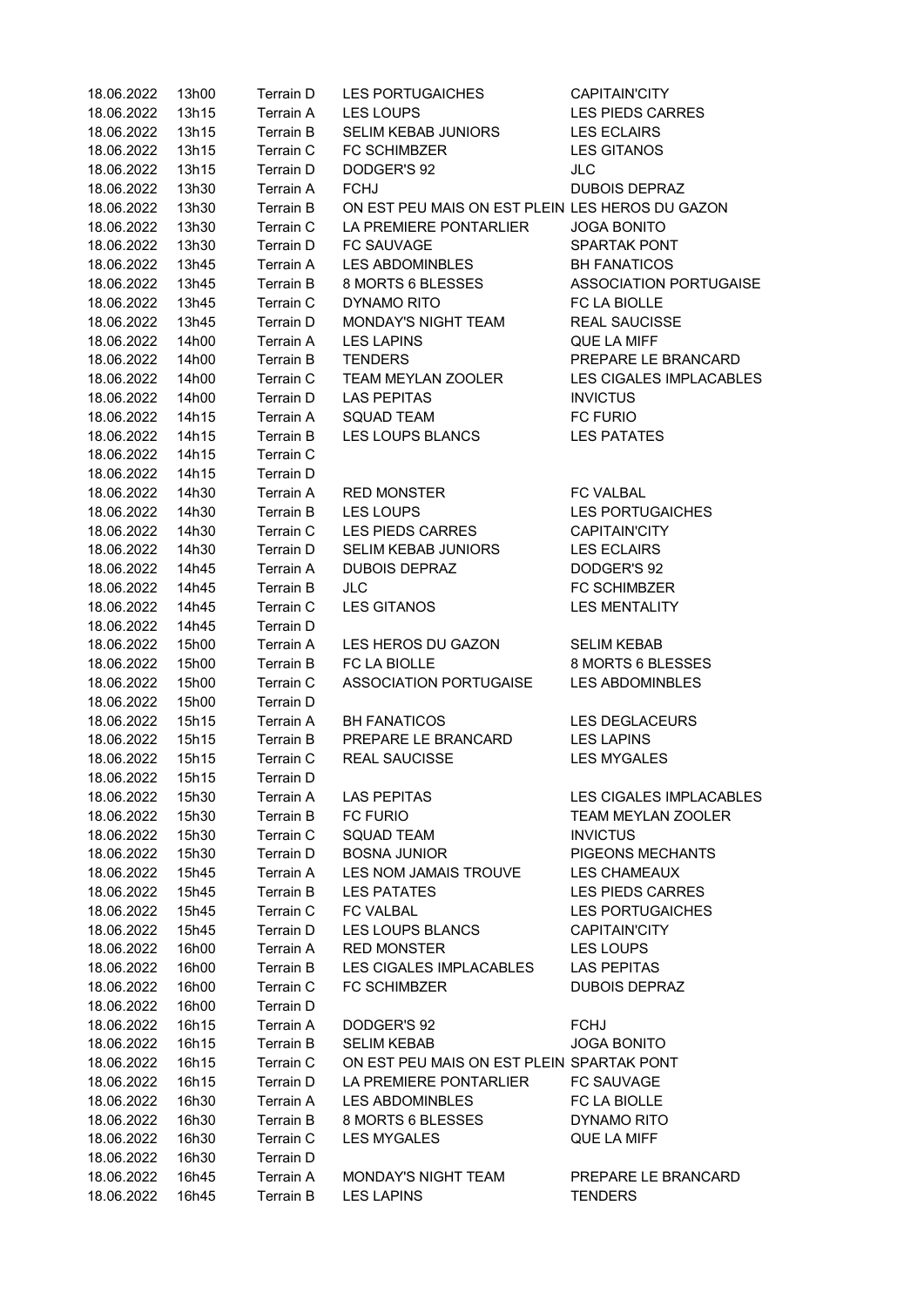| 18.06.2022 | 16h45 | Terrain C | <b>FC FURIO</b>            | LES CIGALES IMPLACABLES |
|------------|-------|-----------|----------------------------|-------------------------|
| 18.06.2022 | 16h45 | Terrain D | <b>TEAM MEYLAN ZOOLER</b>  | <b>INVICTUS</b>         |
| 18.06.2022 | 17h00 | Terrain A | <b>LAS PEPITAS</b>         | <b>SQUAD TEAM</b>       |
| 18.06.2022 | 17h00 | Terrain B | <b>BOSNA JUNIOR</b>        | LES NOM JAMAIS TROUVE   |
| 18.06.2022 | 17h00 | Terrain C | PIGEONS MECHANTS           | <b>LES CHAMEAUX</b>     |
| 18.06.2022 | 17h00 | Terrain D | LES LOUPS BLANCS           | <b>LES PIEDS CARRES</b> |
| 18.06.2022 | 17h15 | Terrain A | <b>CAPITAIN'CITY</b>       | <b>LES PATATES</b>      |
| 18.06.2022 | 17h15 | Terrain B | <b>LES LOUPS</b>           | <b>FC VALBAL</b>        |
| 18.06.2022 | 17h15 | Terrain C | <b>LES PORTUGAICHES</b>    | <b>RED MONSTER</b>      |
| 18.06.2022 | 17h15 | Terrain D | <b>SELIM KEBAB JUNIORS</b> | <b>LES ECLAIRS</b>      |

#### Fin de la 1ère journée Ouverture prolongée de la tonnelle

| 19.06.2022 | 09h00 | Terrain A        | <b>FCHJ</b>                                         | FC SCHIMBZER                 |
|------------|-------|------------------|-----------------------------------------------------|------------------------------|
| 19.06.2022 | 09h00 | Terrain B        | <b>DUBOIS DEPRAZ</b>                                | <b>LES MENTALITY</b>         |
| 19.06.2022 | 09h00 | Terrain C        | <b>JLC</b>                                          | <b>LES GITANOS</b>           |
| 19.06.2022 | 09h00 | Terrain D        | FC SAUVAGE                                          | ON EST PEU MAIS ON EST PLEIN |
| 19.06.2022 | 09h15 | Terrain A        | SPARTAK PONT                                        | <b>SELIM KEBAB</b>           |
| 19.06.2022 | 09h15 | Terrain B        | <b>JOGA BONITO</b>                                  | LES HEROS DU GAZON           |
| 19.06.2022 | 09h15 | Terrain C        | SELIM LES VETERANS                                  | LES PAPIS DU CENTRE SPORTIF  |
| 19.06.2022 | 09h15 | Terrain D        | DYNAMO RITO                                         | <b>LES ABDOMINBLES</b>       |
| 19.06.2022 | 09h30 | Terrain A        | FC LA BIOLLE                                        | <b>LES DEGLACEURS</b>        |
| 19.06.2022 | 09h30 | Terrain B        | ASSOCIATION PORTUGAISE                              | <b>BH FANATICOS</b>          |
| 19.06.2022 | 09h30 | Terrain C        | <b>TENDERS</b>                                      | MONDAY'S NIGHT TEAM          |
| 19.06.2022 | 09h30 | Terrain D        | PREPARE LE BRANCARD                                 | <b>LES MYGALES</b>           |
| 19.06.2022 | 09h45 | Terrain A        | QUE LA MIFF                                         | <b>REAL SAUCISSE</b>         |
| 19.06.2022 | 09h45 | <b>Terrain B</b> | LES CIGALES IMPLACABLES                             | <b>INVICTUS</b>              |
| 19.06.2022 | 09h45 | Terrain C        | <b>SQUAD TEAM</b>                                   | TEAM MEYLAN ZOOLER           |
| 19.06.2022 | 09h45 | Terrain D        | <b>LAS PEPITAS</b>                                  | <b>FC FURIO</b>              |
| 19.06.2022 | 10h00 | Terrain A        | LES PAPIS DU CENTRE SPORTIF LES RANGERS DU RISOUD   |                              |
| 19.06.2022 | 10h00 | <b>Terrain B</b> | LES CHAMEAUX                                        | <b>BOSNA JUNIOR</b>          |
| 19.06.2022 | 10h00 | Terrain C        | LES NOM JAMAIS TROUVE                               | PIGEONS MECHANTS             |
| 19.06.2022 | 10h00 | Terrain D        | LES LOUPS BLANCS                                    | <b>LES LOUPS</b>             |
| 19.06.2022 | 10h15 | Terrain A        | <b>LES PORTUGAICHES</b>                             | <b>LES PATATES</b>           |
| 19.06.2022 | 10h15 | Terrain B        | <b>CAPITAIN'CITY</b>                                | <b>FC VALBAL</b>             |
| 19.06.2022 | 10h15 | Terrain C        | LES PIEDS CARRES                                    | <b>RED MONSTER</b>           |
| 19.06.2022 | 10h15 | Terrain D        | SELIM KEBAB JUNIORS                                 | <b>LES ECLAIRS</b>           |
| 19.06.2022 | 10h30 | Terrain A        | LES RANGERS DU RISOUD                               | <b>SELIM LES VETERANS</b>    |
| 19.06.2022 | 10h30 | Terrain B        | LES GITANOS                                         | <b>DUBOIS DEPRAZ</b>         |
| 19.06.2022 | 10h30 | Terrain C        | LES MENTALITY                                       | <b>FCHJ</b>                  |
| 19.06.2022 | 10h30 | Terrain D        | <b>FC SCHIMBZER</b>                                 | DODGER'S 92                  |
| 19.06.2022 | 10h45 | Terrain A        | LES HEROS DU GAZON                                  | <b>SPARTAK PONT</b>          |
| 19.06.2022 | 10h45 | Terrain B        | <b>SELIM KEBAB</b>                                  | <b>FC SAUVAGE</b>            |
| 19.06.2022 | 10h45 | Terrain C        | ON EST PEU MAIS ON EST PLEIN LA PREMIERE PONTARLIER |                              |
| 19.06.2022 | 10h45 | Terrain D        | <b>BH FANATICOS</b>                                 | FC LA BIOLLE                 |
| 19.06.2022 | 11h00 | Terrain A        | SELIM LES VETERANS                                  | LES PAPIS DU CENTRE SPORTIF  |
| 19.06.2022 | 11h00 | Terrain B        | LES DEGLACEURS                                      | DYNAMO RITO                  |
| 19.06.2022 | 11h00 | Terrain C        | <b>LES ABDOMINBLES</b>                              | 8 MORTS 6 BLESSES            |
| 19.06.2022 | 11h00 | Terrain D        | <b>REAL SAUCISSE</b>                                | PREPARE LE BRANCARD          |
| 19.06.2022 | 11h15 |                  | Terrain A LES MYGALES                               | <b>TENDERS</b>               |
| 19.06.2022 | 11h15 | Terrain B        | MONDAY'S NIGHT TEAM                                 | <b>LES LAPINS</b>            |
| 19.06.2022 | 11h15 | Terrain C        | LES CIGALES IMPLACABLES                             | <b>SQUAD TEAM</b>            |
| 19.06.2022 | 11h15 | Terrain D        | TEAM MEYLAN ZOOLER                                  | <b>LAS PEPITAS</b>           |
| 19.06.2022 | 11h30 | Terrain A        | LES PAPIS DU CENTRE SPORTIF LES RANGERS DU RISOUD   |                              |
| 19.06.2022 | 11h30 | Terrain B        | <b>FC FURIO</b>                                     | <b>INVICTUS</b>              |
| 19.06.2022 | 11h30 | Terrain C        | <b>CAPITAIN'CITY</b>                                | LES LOUPS                    |
| 19.06.2022 | 11h30 | Terrain D        | <b>RED MONSTER</b>                                  | <b>LES PATATES</b>           |
| 19.06.2022 | 11H45 | Terrain A        | PREPARE LE BRANCARD                                 | QUE LA MIFF                  |